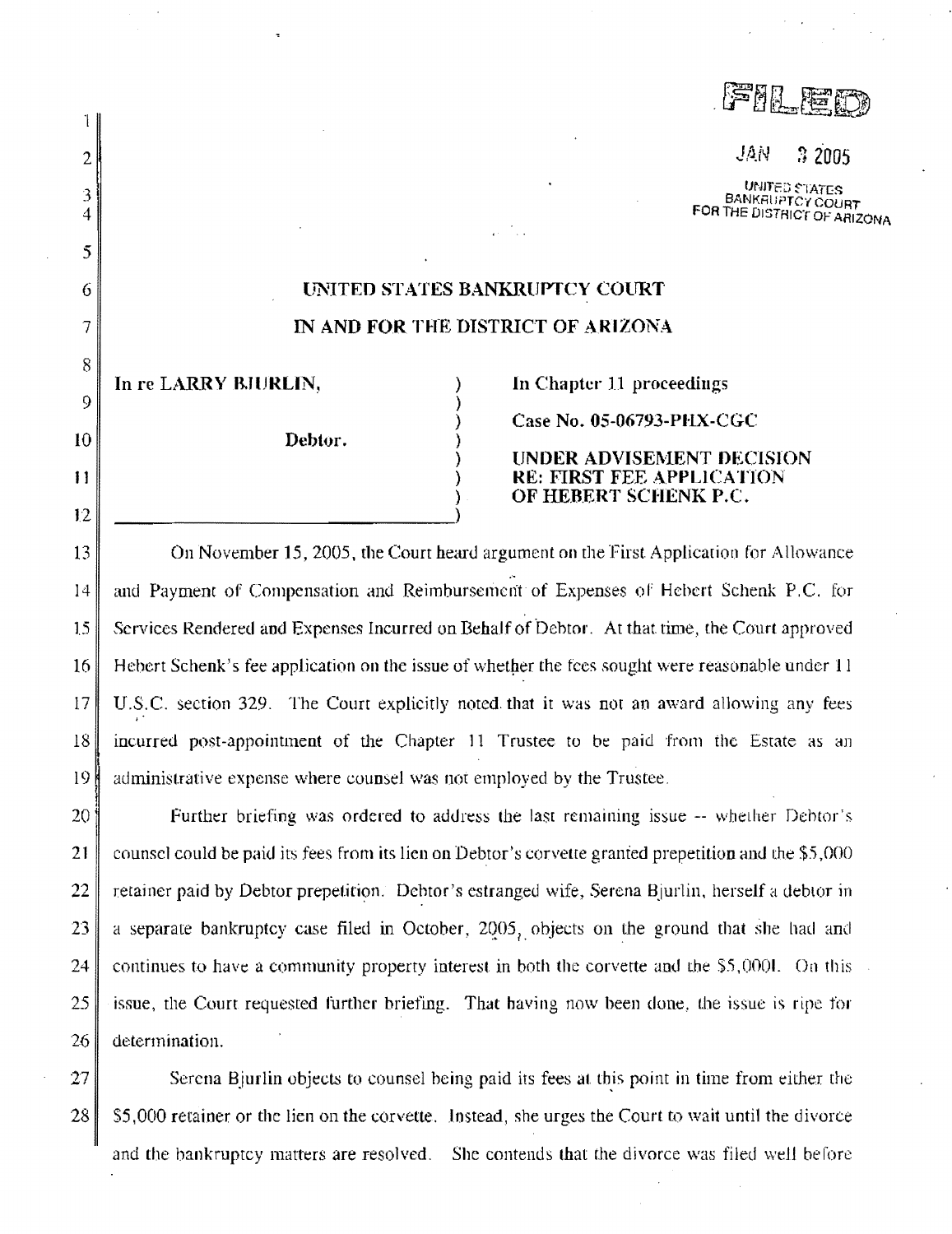1. Debtor paid the \$5,000 retainer or granted counsel the lien in the corvette: Divorce proceedings 2 began May 10, 2004, and Debtor filed for bankruptcy on April 20, 2005. The filing of the  $3$  divorce proceeding, therefore, created an injunction against both husband and wife from encumbering the community or disposing of community assets. *See Arizona Revised Statute*  $("A.R.S."")$  sections 25-214 and 25-215. Without her consent or an order of the state court, Debtor could not grant counsel a lien in their community property or give counsel the \$5,000 retainer. She further argues that it appears the corvette may have in fact hccn purchased using assers of one of their corporations and, therefore, not community funds such that the corvette  $\max$ properly belong to one of those bankruptcy estates.

Counsel responds that Serena Bjurlin's argument in no way addresses the  $$5,000$  check it received as a retainer. According to counsel, the filing of dissolution proceedings does not  $\frac{1}{2}$ prevent the normal, good faith payment of bills that may necessarily arise during the course of the divorce proceedings. A.R.S. section 25-315.A.I. For the same reason, granting counsel a lien in the car was no more than what he was allowed to do as related to the "the usual course of business, the necessities of life or court fees and reasonable attorneys fees associated with an action under this title, without consent of the parties or the permission of the count." In addition, at the time Debtor granted counsel the lien, the car was titled solely in Debtor's name.

The Court finds that Hebert Schenk is incorrect in its interpretation of Arizona law. No one disputes that at the time Debtor paid counsel the \$5,000 retainer and granted counsel a lien in the corvette, there was an injunction in effect by way of the divorce proceedings. Section- $25~$ -., 315.A .1 explicitly states that any disposition or encumbrance of community assets during this time must be in the usual course of business or for necessities of life. Otherwise, the party is in violation of the injunction. Attorneys' fees and costs incurred in a bankruptcy proceeding are not in the usual course of business and do not qualify as a necessities of life. *See Little v. Superior Court of Maricopa County,* 180 Ariz. 328, 884 P.2d 214 {0. App. 1994) (holding that necessities of life include such things as "food. clothing, shelter, medical care and transportation," and no1 attorneys' fees and costs). Further, the reference to attorneys' fees and costs in section 25-

2

.,,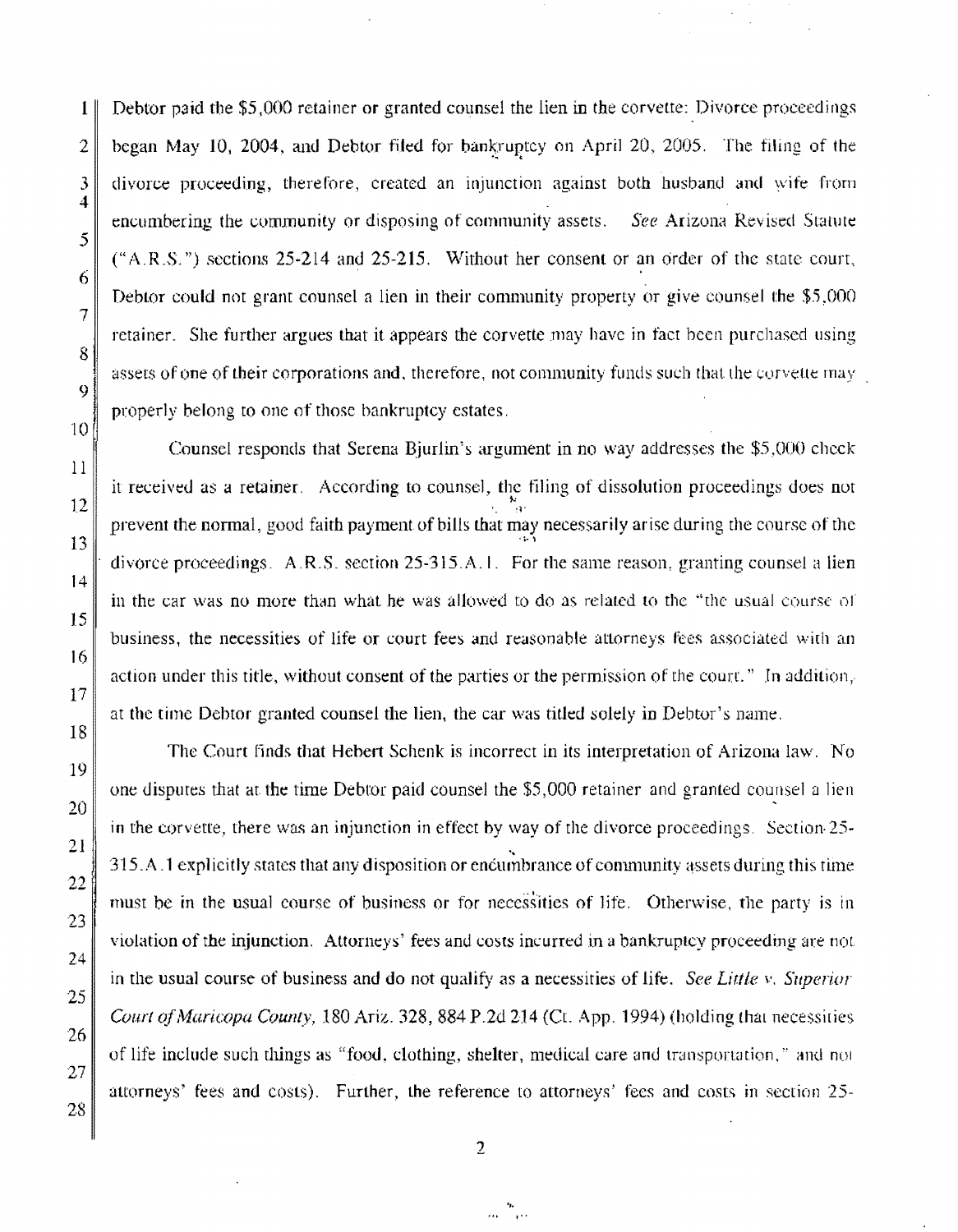315.A.1 refers to fees and costs associated with the divorce action only, and not simply any  $\frac{1}{2}$  $\overline{2}$ attorneys' fees and costs that might arise while the divorce proceedings are pending.

The additional question as to whether the corvette was in fact community property is a question that will be addressed at a later time, either by this Court in connection with these bankruptcy proceedings or by the state court in the dissolution proceedings. As a matter of note, however, simply because the car was titled in Debtor Larry Bjurlin's name solely at the time the lien was granted does not make it his separate property as a matter of law. Wallace Imports, Inc. V. Howe, 138 Ariz. 217, 224, 673 P.2d 961, 968 (App. 1983) (holding that title creates presumption of ownership that can be rebutted).

Therefore, for the foregoing reasons, the Court finds that the attorneys' fees and costs sought in the amount of \$49,241.10 are reasonable under 11 U.S.C. section 329. However, neither the \$5,000 retainer nor the lien in the corvette can be used to pay any fees at this point in time. Counsel shall continue holding the \$5,000 retainer in its trust account and shall not foreclose its lien interest in the car. Further, any fees incurred post-appointment of the Trustee in this case shall not be paid from the Estate as an administrative expense. At this point in time, counsel's fees may only be paid from Debtor's postpetition earnings.

So ordered. an 3, 2006 DATED:  $10011$ CHARLES G. CASE II UNITED STATES BANKRUPTOY JUDGE

 $27$ COPY of the foregoing facsimilied and/or mailed day of December, 2005, to: this 6 28 MUNI

3  $\overline{4}$ 

5

6

7

8

9

10

 $11$ 

12

13

14

15

16

 $17$ 

18

19

20

21

22

23

24

25

26

 $\overline{3}$